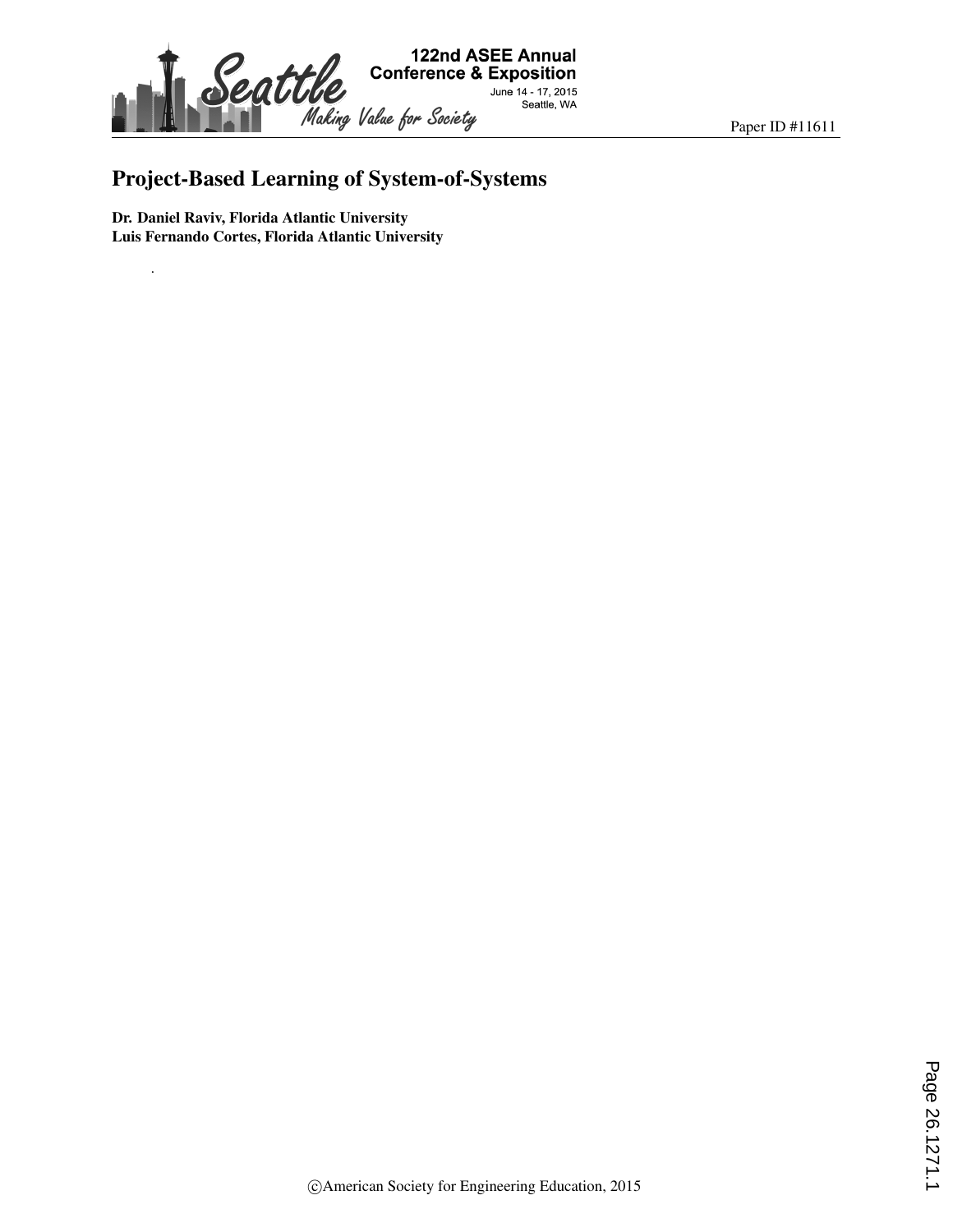## **Project-Based Learning of System-of-Systems**

**Luis F. Cortes and Daniel Raviv Department of Computer & Electrical Engineering and Computer Science Florida Atlantic University Boca Raton, FL 33431 E-mails: lcortesc@fau.edu and ravivd@fau.edu**

#### **Abstract**

This paper reports on a hands-on project aimed at learning and experiencing the systemof-systems concept. The motivation behind this project is to provide an example for the creation of a mentor-based educational experience for engineering students learning design, analysis, and synthesis of multi-level systems.

The goal of this project is to challenge the engineering students to develop an RF-based system capable of sensing, monitoring, communicating, and controlling a multi-vehicle system that is connected via a wireless network. It must be a fully integrated and complete system in which the vehicles that belong to a network can become aware of their location, communicate with nearby vehicles (sometimes with no visible line of sight), and be notified of the presence of different objects located in their immediate vicinity (obstacles, such as abundant vehicles). In addition, all the vehicles will be constantly monitored and communicated with a central location.

Students have been working on multi-system development and understanding, including a hierarchical system (system of systems) integration. They have been learning how to deal with all system level components from a very low level (vehicle communication and control) to a very high level (vehicles location). They have been experiencing real-life implementation problems and dealing with multiple sampling rates, signal processing, communication protocols, as well as overcoming security issues. They have learned how to analyze and synthesize multi-level systems, make appropriate measurements at different system levels, understand the limitation of different components and sub-systems, as well as deal with interactions between software and hardware components.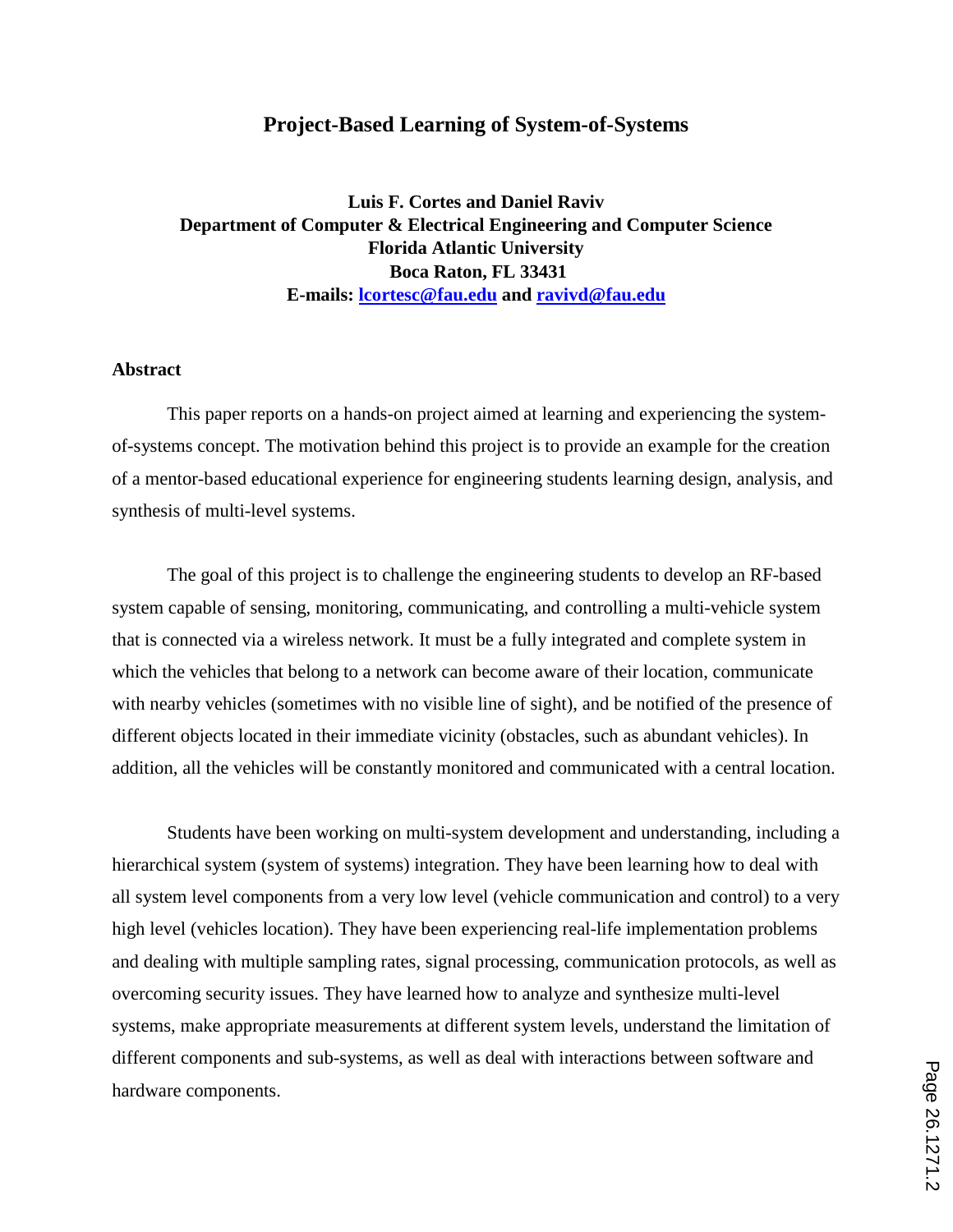The projects final result is the demonstration of a complex, functional, and robust system built and tested for other projects to use and learn from. By implementing and integrating RFID,WIFI, and ZigBee communication protocol, it is expected that the system created will have four sub-systems that can identify the location of other vehicles, create awareness of its environment for every vehicle, transfer the location data from the local vehicle to the remote user, and finally generate a two dimensional representation of the vehicles' location.

## **Introduction**

System of systems (SoS) engineering is an emerging field focused on studying the integration of multiple interdependent systems into a more adaptive and complex system that delivers unique capabilities, sometimes referred to as metasystem or super system [2][3][5]. The integration of these systems sets aims to generate a dynamic system with the capability to evolve over time in order to respond to the dynamic issues and problems in both their present and future stages. As in natural systems, human made systems reflect the functioning of multiple components that are enhanced together to accomplish the same goal. A great example of a natural SoS is the human 'machine'. The human machine is composed of multiple single systems that operate together to give multiple capabilities to the human body, such as cognition, communication, movement, and evolution. In engineering, single or traditional systems that form part of an SoS are made to be a piece of a solution to solve a multilevel necessity. These single systems are designed and developed based on a well-structured problem with fixed boundaries  $[3]$ ; therefore, they emerge with a clear, capable, implicit, and limited set of goals. In addition, their design is based on the integration of tangible and intangible components (software and hardware) that are interconnected following a hierarchical structure. This hierarchical structure allows all the components to operate and interact in unison, from the lowest level element to the highest component level, to carry out a process in an efficient and desired manner.

In general, the primary function of these systems is to process and act upon external data. They start by sensing the information, continue onto data analysis and classification for the next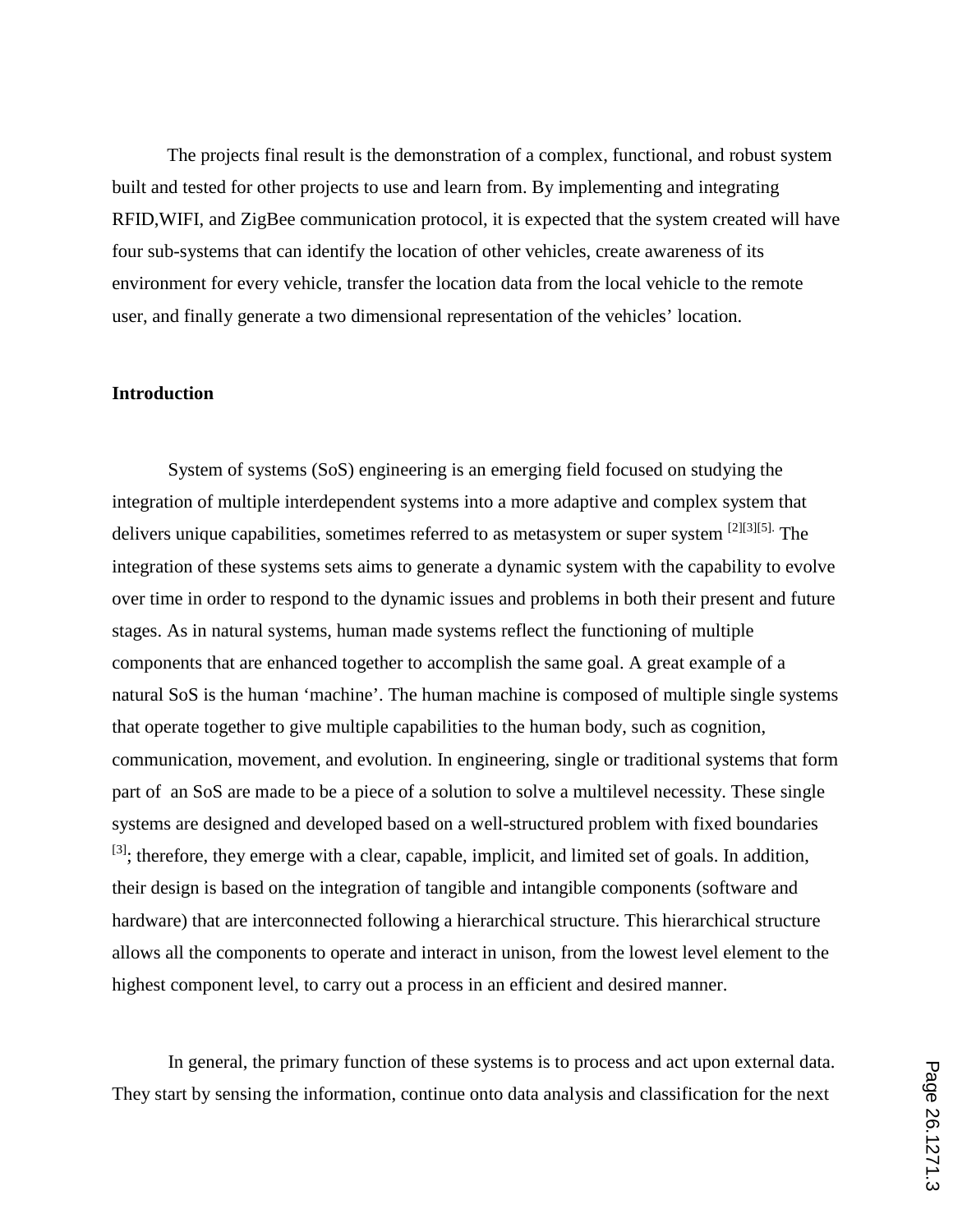stage of decision making, which in turn allows the system to produce or generate an action that solves a specific problem. Therefore, as the problem increases in complexity, the system structure increases giving rise to complex systems. The introduction of SoS concepts provides the possibility for the development of robust systems that do not have limited operational boundaries, while being capable of evolving further more over time to solve new complex problems.

In this paper we discuss the process of teaching SoS concept to the students, first by introducing them to the essential concepts of an SoS. Then we address the challenges in the generation of systems thinking in the students. Finally, we address the application of the systems concepts in a specific RF-based project that can control, monitor, and communicate with vehicles in a multivehicle network.

#### **System of systems background**

The concept behind the design of an SoS is the enhancement of a process by the integration of a set of single systems that all belong to the same network. The success of the integration and the functioning of this kind of system are based on: the autonomy level of each one of its subsystems to carry out their corresponding task, the effectiveness to communicate between subsystems to transmit and receive data, while simultaneously assuring the security of the system as a whole. In short, interoperability, scalability and security are the key concepts that characterize the design and development of a multi-level complex system.

Interoperability is given when all the subsystems communicate and work as one regardless the of their hardware and software configuration  $\left[1\right]$ . Every standalone subsystem requires input information to carry out its corresponding task. Consequently, every subsystem must be autonomous to process the data from the low sensor component level to the high data control level, and generate an output data that can be used for the next subsystem as its input information. This data is processed and analyzed by every single subsystem in its own unique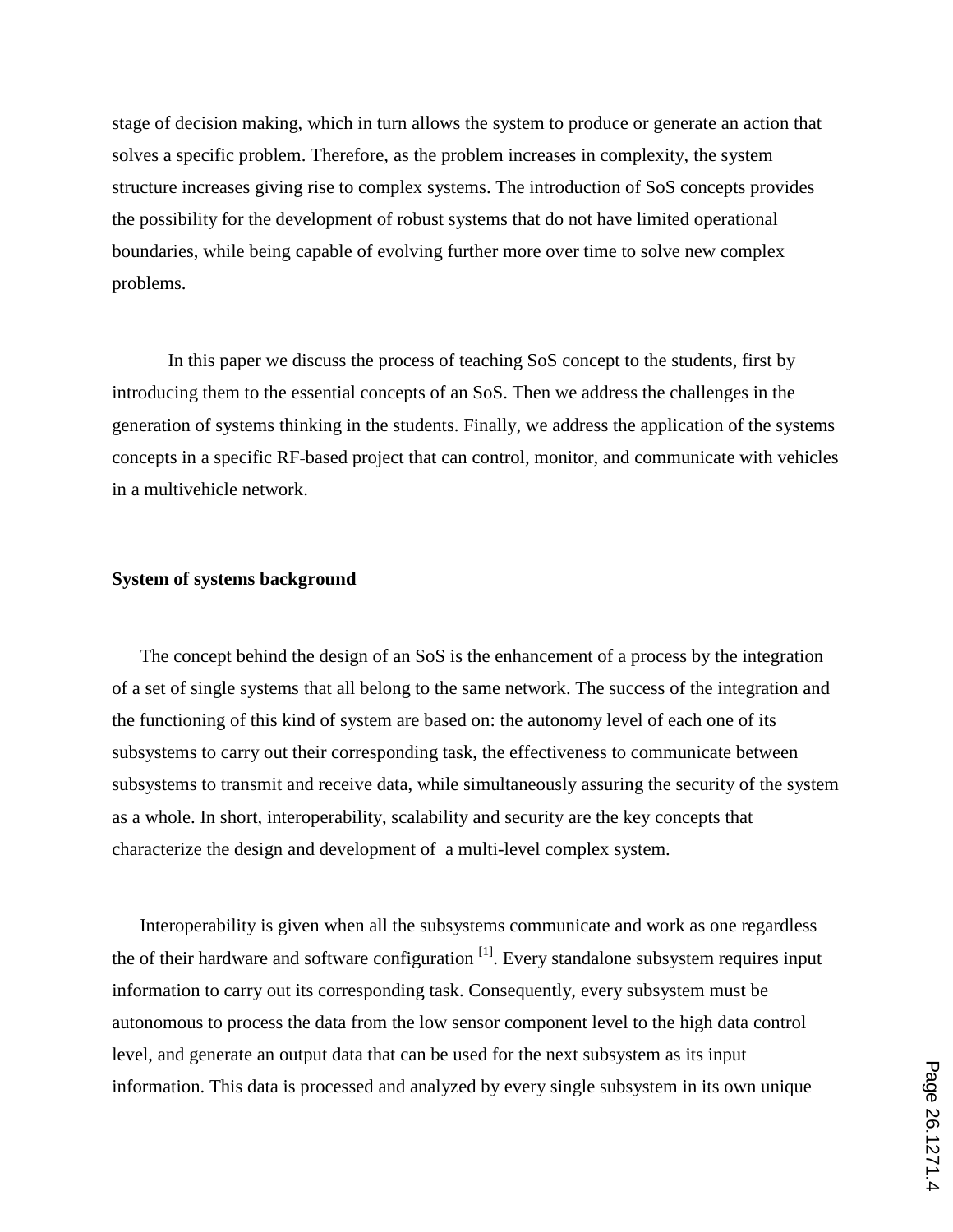language, and then translated to a universal language that is understood by all the subsequent subsystems. The connection between the constituents of an SoS is architected in a scalable way making the subsystems interdependent from other subsystems; even though, its information is a necessity for the functionality of other subsystems. Thus, the failure of a subsystem can compromise the capability and results of the entire SoS.  $^{[2]}$ 

The second concept in the design of an SoS is scalability. SoS is said to be scalable if its performance, and fault tolerance remains the same or improves as the number of its subsystems increases.<sup>[2]</sup> The performance of an SoS is measured according to the output of every single one of its subsystems. The output of every single subsystem must be achieved within an expected period of time and with a minimum amount of error. Scalability is also measured based on its capability to operate regardless of the geographical location of its subsystems or users. It also depends on the architecture of the system; if the system architecture increases, the complexity of the subsystems interconnection increases as well. There are two types of interconnections between subsystems: centralized and decentralized  $[1]$ . In the centralized system there is a central controller /coordinator through which all information must pass before arriving at its destination, while in the decentralized system, the coordinator does not have control over all the information that is transferred throughout all the subsystems. In the latter case, the information shared between subsystems can be transferred directly without the need for a main coordinator. Finally, the fault tolerance is measured in accordance to a system's ability to perform with the presence of faults. The SoS structure must be able to identify a fault and isolate it to continue with its task.

The third main concept in an SoS's design is the security of the system. In order to provide a robust, reliable and efficient system, an SoS must not only have a well-designed structure that is fully interoperable, its topology must also follow a security protocol. The main purpose of a security protocol is to protect the system from cascaded failures.<sup>[2]</sup> Security complexity is directly proportional to the number of subsystems. As the number of elements increases the number of security factors increases. Therefore, the connection for all these elements must be fixed and limited in order to avoid the loss of data and interference with elements of other systems found in the same environment. For example, in network based systems where the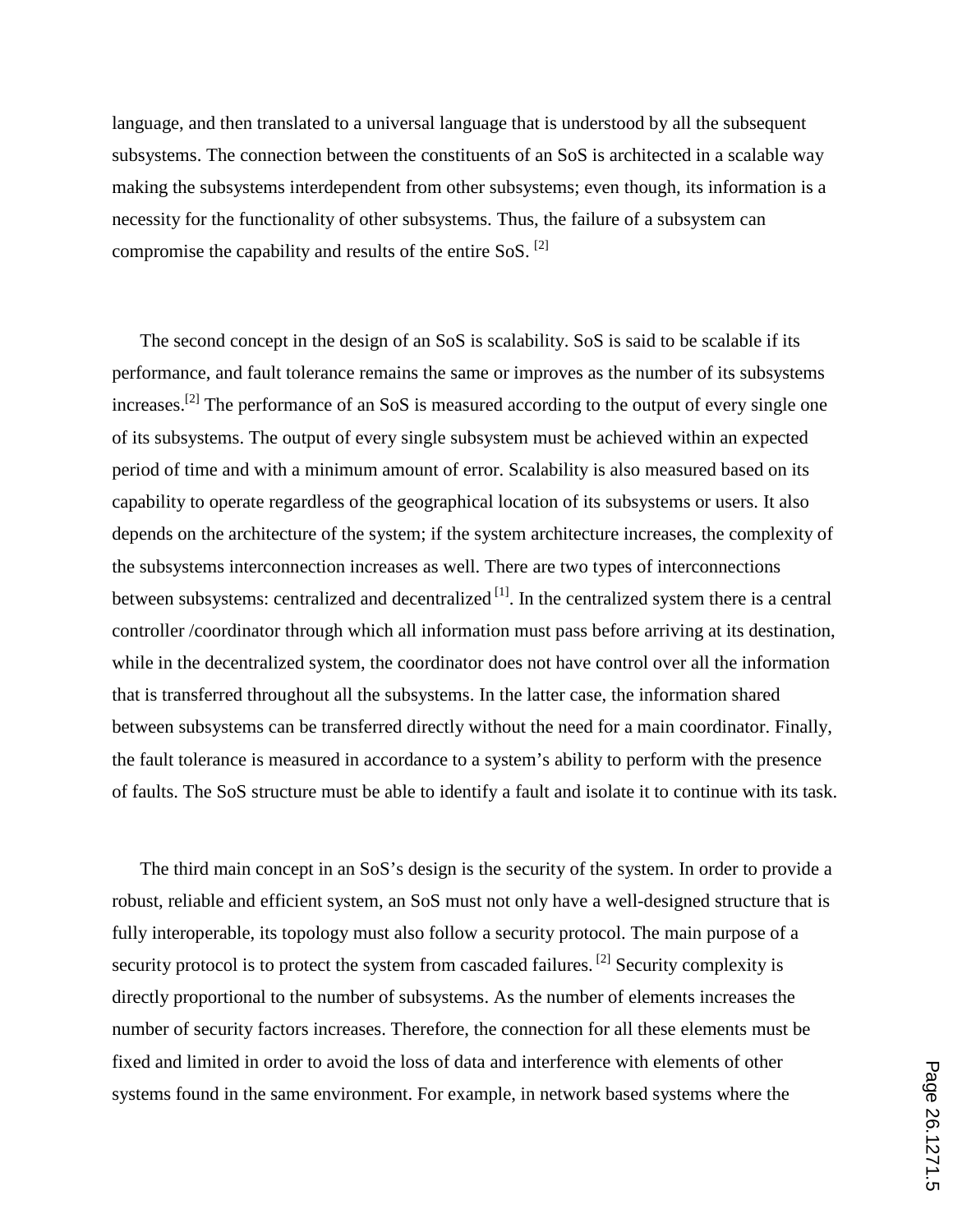amount of connected elements fluctuates according to their activity state, the connection for every single element goes through an identity check each time the element becomes active. This process also allows the security protocols to define the accessibility level to information among the system elements.

### **Teaching System of Systems**

As the complexity of the engineering systems that solve the ever evolving natural and man-made problems increases, the interest and need of engineers to be educated and trained to develop such complex systems also increases. The current engineering education program in the United States follows the criteria of the Accreditation Board for Engineering and Technology (ABET), which establishes the minimum requirements for engineering programs at the colleges and universities that form the future high-qualified engineers capable of solving problems by the means of technology in a constantly evolving society. Students who choose engineering careers take a variety of courses that teach them how to apply the fundamental principles of science and math in the learning and understanding of engineering theorems, which are the building blocks of processes and systems. Some of these courses are Control Theory, Digital Signal Processing, and Linear Systems which provide students with information on retrieving, analyzing, and processing data for the new generation of specific systems and processes. Students learn all the information related to the understanding of the functioning, structure, operability, and controllability of every single component of a system or process; however, there is a breach in the learning how to think systematically and how to apply all this knowledge in the integration of complex systems. Therefore, a primary challenge in the learning and teaching of SoS concepts is the lack of engineering classes teaching students the ability to integrate the collective technical theory acquired in the separate classes, causing a deficiency in generative thinking at the system level in students.

The lack of courses where students are challenged to integrate all the knowledge they have acquired during their undergraduate engineering career, and the high volume of demand of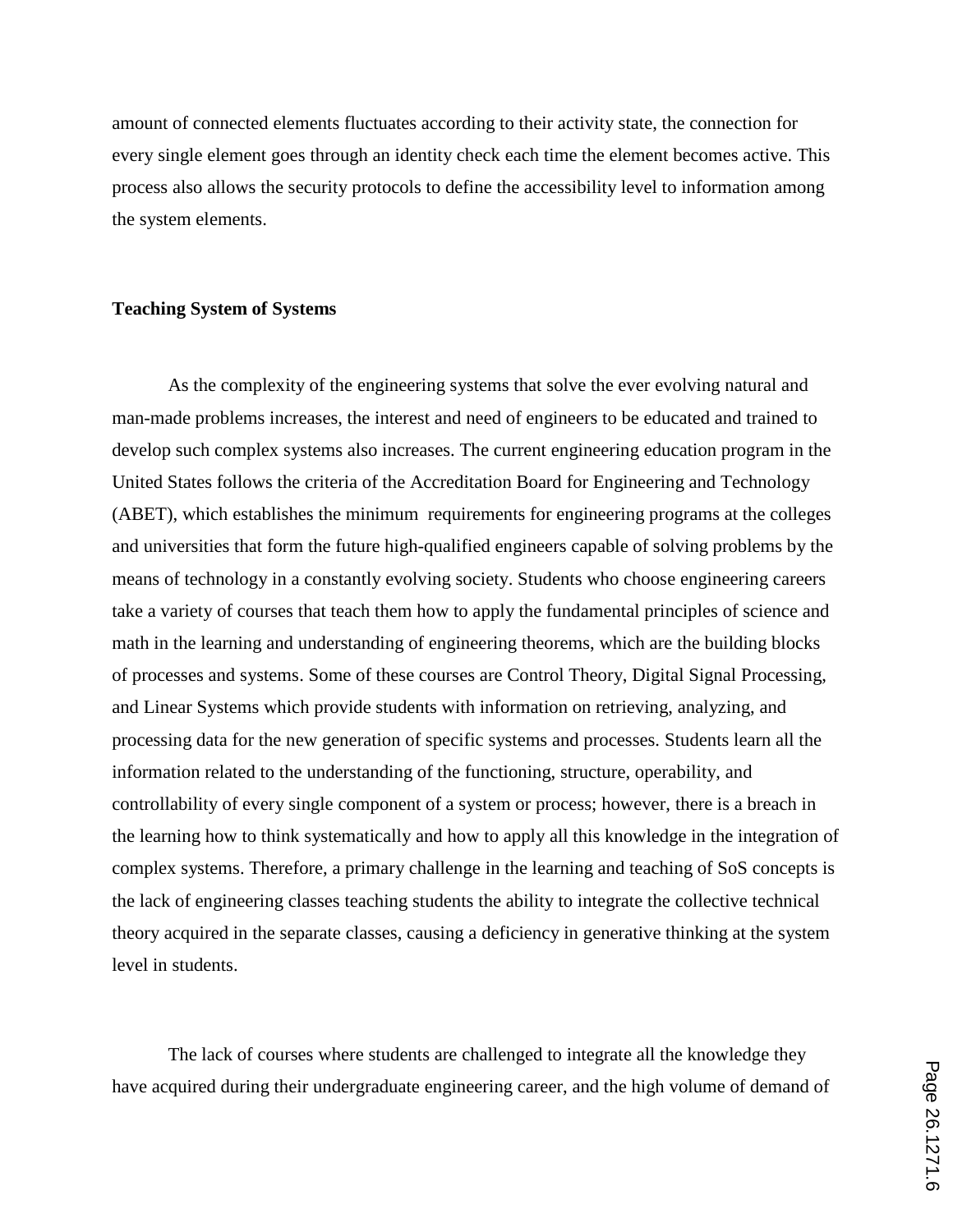engineers with system integration knowledge has led some engineering schools to develop graduate programs that educate engineers on how to incorporate all their engineering background knowledge, and experience in the practical development of engineering systems. For example, the Massachusetts Institute of Technology offers a graduate system engineering program that emphasizes the importance of design system modeling, analysis and visualization theory, which together assist students in the generation of more reliable systems. <sup>[15]</sup>. They have introduced an approach within an interdisciplinary program that combines engineering knowledge with organizational and socio-economical disciplines, which in turn leads students to take into account customer needs, system validation, system performance, manufacturing costs, and scheduling. On the other hand, other schools, such as Pennsylvania State University, have designed programs that teach students how to manage complex systems by the integration of science, technology, business, and human interaction <sup>[11]</sup>. A few schools, such as Georgia Institute of Technology, have implemented a graduate systems engineering program that expands on the system knowledge of professional engineers by providing a curriculum that offers a hands-on approach to system engineering by focusing in areas such as modeling, simulation, integration, system engineering processes among others<sup>[16]</sup>. However, there is still a lack of a clear methodology for teaching students to think systematically.

In the process of teaching SoS concepts, one of the fundamental skills that students need to acquire is systems thinking. According to professor Moti Frank, at Holon Academic Institute of Technology, Holon Israel, systems thinking is the ability to visualize the inner and outer functioning of a system; meaning that the engineer/student need to have a complete understanding of the system components, processes, issues and capabilities [10]. There are four main constituents in the process of generating system thinking in students:

- Conceptualization of a system
- Analysis of system requirements
- Generation of alternative solutions
- Optimization of a solution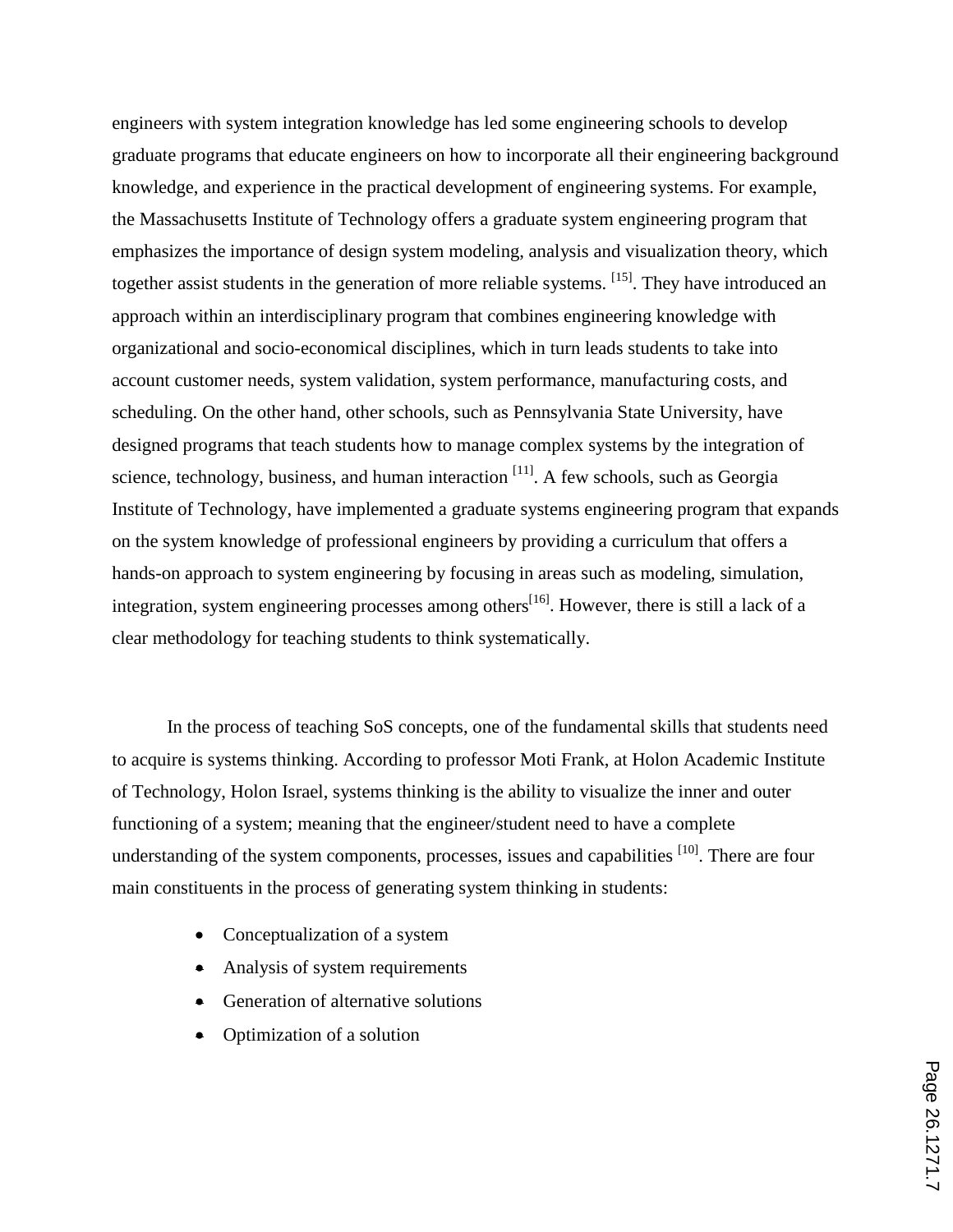Conceptualization is referred to the ability to see the big picture, referring to visualizing the whole system structure, functioning, and response. In other words, it is the visualization of how the end result can be achieved by the integration of different components. The analysis of the system requirements emphasizes that the student/ engineer must have the capability to fully understand the problem requirements, including the conditions of the environment where the system will operate. In this case, the student must know how to interpret the problem requirement and start translating it into a possible system structure. Then, the generation of alternative solutions takes place as the student designs a possible solution that meets the different requirements based in the feasibility and capability for the design, taking into account the time and resources available for the system development. Finally, the last constituent in teaching SoS design is the optimization of systems. Student must be able to maximize system process by analyzing each level of components in the system, and calculate the tradeoff in case one of the components is changed when targeting towards a more reliable and robust system design.

There are some systems thinking principles that are used in the generation of system thinking: closed loop thinking, generic thinking, dynamic thinking, structural thinking, operational thinking, and scientific thinking [8]. Closed loop thinking gives the capability to analyze any problem and visualize a solution (or SoS) by the integration of the interdependent processes; while the generic thinking, gives the capability of integration of ideas, knowledge and concepts. The operational thinking principle refers to the understanding of how components, elements, and subsystems interoperate. Structural thinking refers to the ability to generate the scalability of the process that would meet the problem requirements. Scientific thinking refers to the ability to analyze the feasibility of a process by analyzing and testing possible solutions. Finally, dynamic thinking gives the ability to understand and analyze the behavior of the system aiming to optimize its response according to the system environment, as well as, the possible evolution of the problem over time. Thus, systems thinking plays a fundamental role in the process of teaching the SoS concept since it gives the student the ability to see the big picture, conceptualize an idea, analyze the idea requirements, test the possible solutions, and optimize the chosen one, thereby allowing the generation of a robust and reliable system that is fully interoperable, scalable, and secure.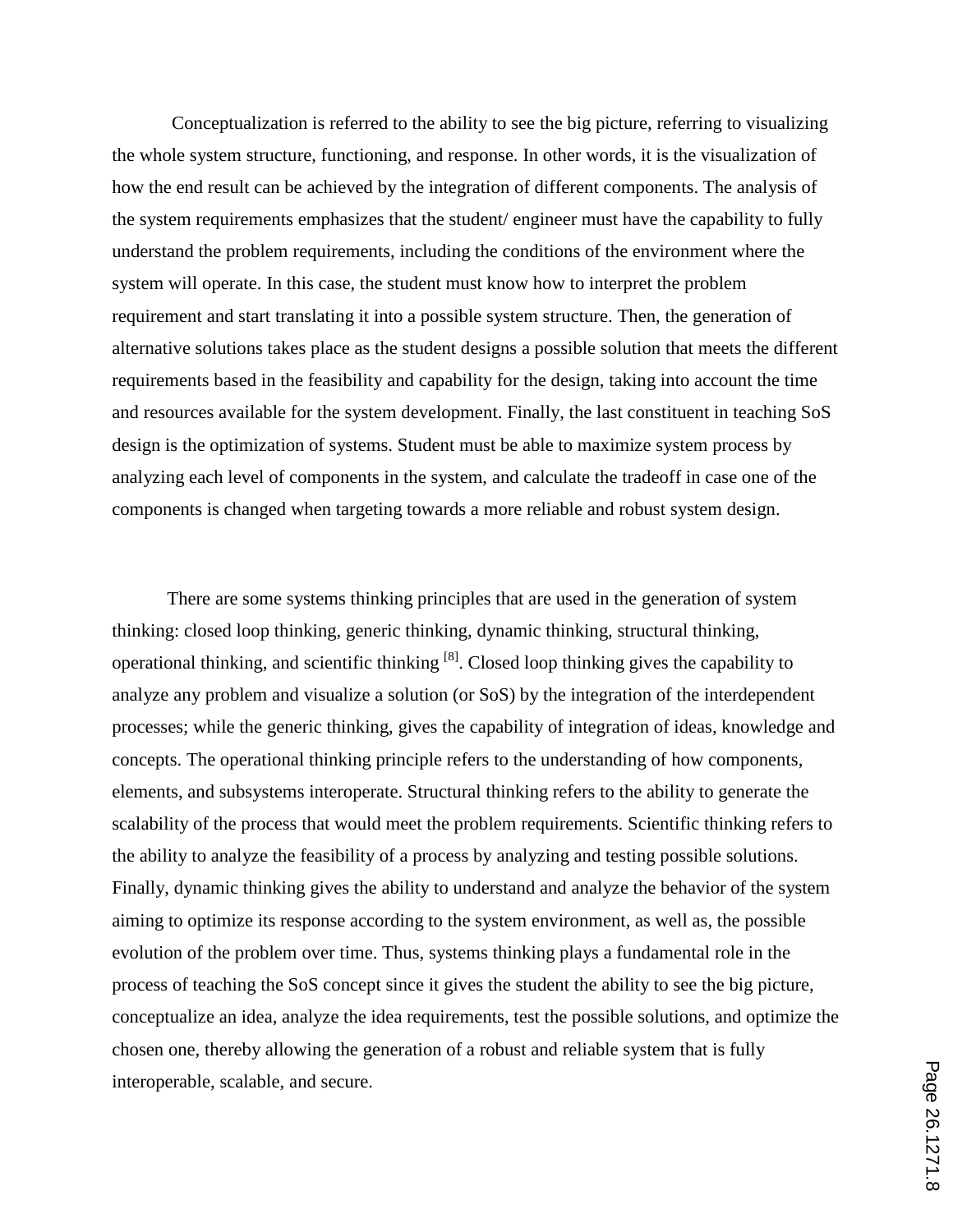## **RF-based SoS Project**

In our process of teaching the concept of SoS, we challenged our students to develop a solution for indoor location, monitoring of, and communicating between, vehicles and a higher level system. Indoor location issue is an area of engineering that has gained interest in the last years due to the interest of government, industry, and schools in designing a platform that can overcome the signal attenuation constraints to monitor the different agents located in a specific indoor location <sup>[12][13][14]</sup>. Indoor location system idea rules under the same ideas as Global Positioning Systems (GPS). A local receptor calculates its location using the data received from a controller. This location is time-space based, meaning that data received from the controller is time measured and calculated according to the distance traveled by the signal. In the case of GPS, a local receptor device calculates its location by measuring the time-difference of the received electromagnetic wave that travels from referenced orbiting satellites. These electromagnetic waves operate in the range of 1.5 GHz, which makes them able to travel through the line of sight from an altitude of 20,000 Km from the sky to the earth's surface  $[12],[13]$ ; however, when this signal reaches the receptor, its power level is very low as a consequence of free space loss. Therefore, this technology is not a suitable approach for the indoor location issue since the signals would have to go through an additional loss due to the building structures, decreasing its power to an even lower level for the receivers. Thus, the system is limited to having its location component inside the same area in order to assure that the waves can reach their destination.

The main idea behind the project was to challenge the students to incorporate system engineering concepts of interoperability, scalability, and security, in addition to applying the system thinking principles, to design an SoS that would give a solution for indoor location. The students were asked to generate an indoor location system capable of reporting accurately the location of local vehicles to a remote subject, which we termed the 'big brother'. In addition, the SoS needs to be able to provide awareness to the local vehicle of obstacles found in its immediate environment; establish a two way communication between the local vehicles and the 'big brother'; and finally, show the local users' location to the 'big brother' in a two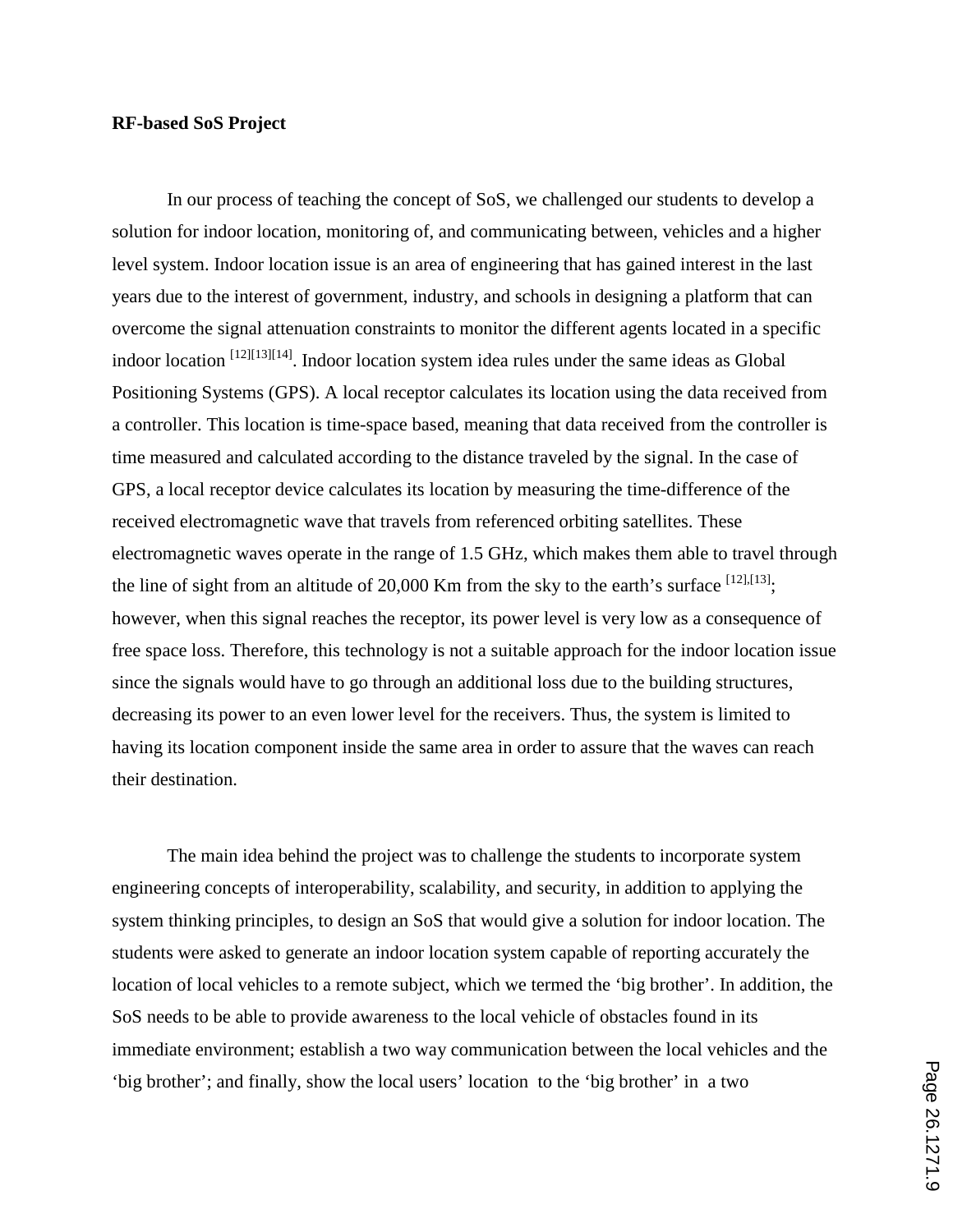dimensional display, regardless of the big brother's geographical location.

The students' approach started by analyzing the problem requirements, followed by visualizing the big picture of the intended system, identifying the system requirements, searching for possible application, and selecting the best technology that would allow the development of a reliable indoor location system.

The first step of the indoor location SoS design was the conceptualization of the functioning and the expected output of the system. Figure 1 gives the pictorial representation of the system's bigger picture. The system will have two types of users: the local user who navigates through unknown space, and the remote user, the 'big brother', which has the ability to observe the local users' location, as well as control and communicate with the vehicle. Therefore, the system must be able to first identify the location data of the local user, then analyze it and transfer it to the remote user for further analysis, and lastly, display the local users' location. Once the 'big brother' is able to observe the local users' location, it would be capable of making decisions and returning a feedback to local users.



**Figure 1:** Conceptualization of the indoor location system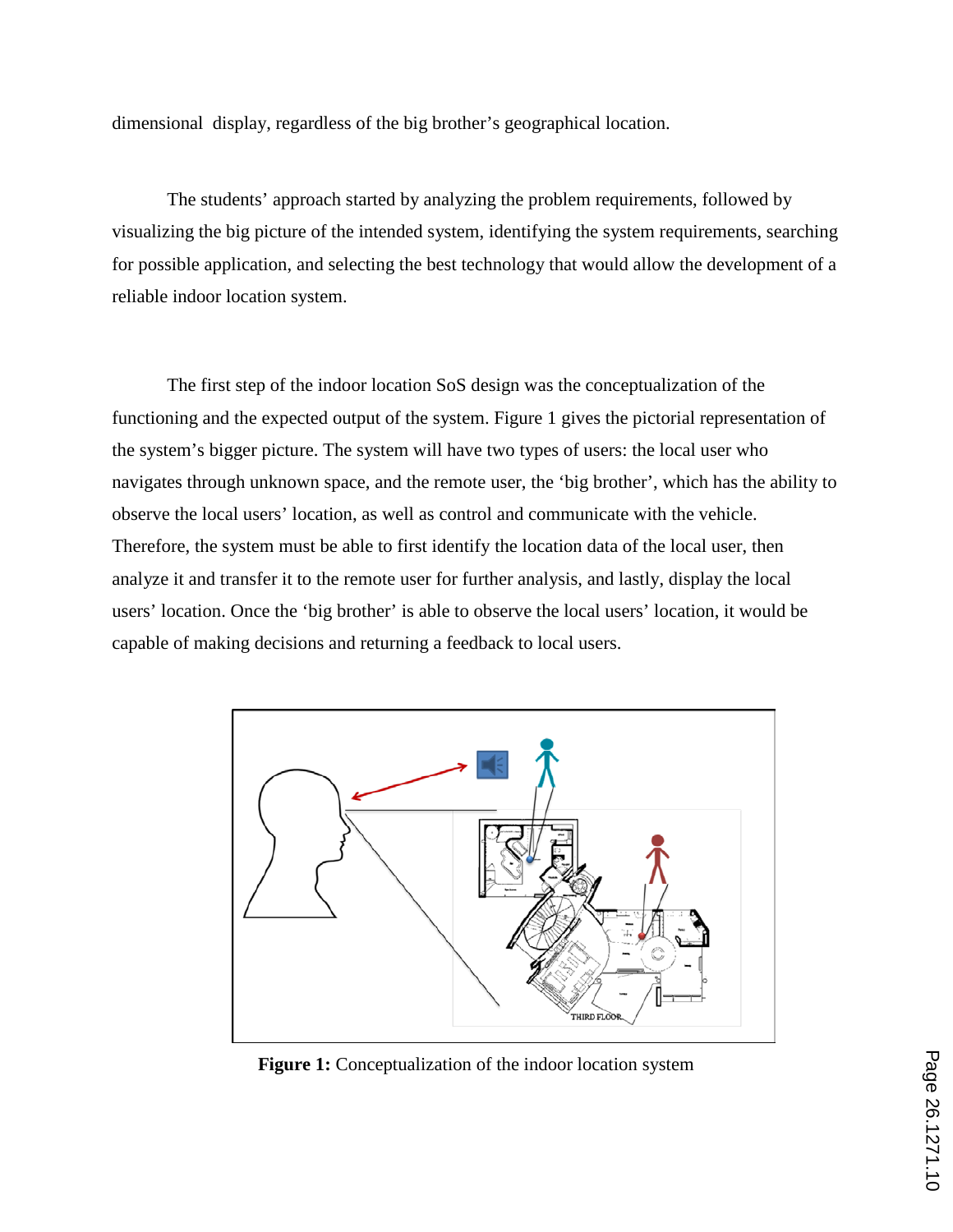The second step was the analysis of system requirements. Once the system's main functions were conceptualized, the students identified the different system requirements and considered them in order to accomplish the end task; the complete process to provide indoor location must be divided into different subsystems defined with their respective subtasks. The first main requirement of the system is the accurate identification of the local users' location and detection of nearby obstacles. Therefore, the first subsystem would be in charge of detecting the local vehicle's location and its surroundings by processing the collected data and producing two different outputs: environment awareness and location coordinates. The first, environment awareness, is the audio output to alert the local users of their location and the obstacles found in their surroundings. The second output is the users' location data which would be transferred wirelessly to a remote user for further analysis. To transmit this last output, the data needs to travel to a local station from the local users where it would be stored. The remote user will access the local station to retrieve this data in order to generate a two dimensional visual display. This data needs to be able to travel in an environment where signal attenuation is a major constraint due to building structure. As a consequence this controller must be located inside the same building in order to successfully receive, transfer, and store any data that is collected. Moreover, this local station must be accessible by the 'big brother' system regardless of its geographical location. The next requirement is another subsystem that carries out the retrieval and implementation of the information into the generation of a two dimensional display. In addition, the indoor location awareness of the local user must be independent of the other subsystems. Thus, if the remote user subsystem fails, the local user subsystem that gives location and awareness will continue to operate. The final requirement will be that using the same structure and method that is used to transfer the data from the local user to the 'big brother' and vice versa, the system must be able to transmit back any feedback from the remote user.

After analyzing the problem, conceptualizing the system functionality, and identifying its requirements, an investigation to explore the different practical approaches utilizing different technologies was carried out. The main focus of this research was based on the four main constraint factors for indoor RF communications technologies: reduction of the power contained of the transmitted signal, sensitivity of the receiving equipment, the environment through which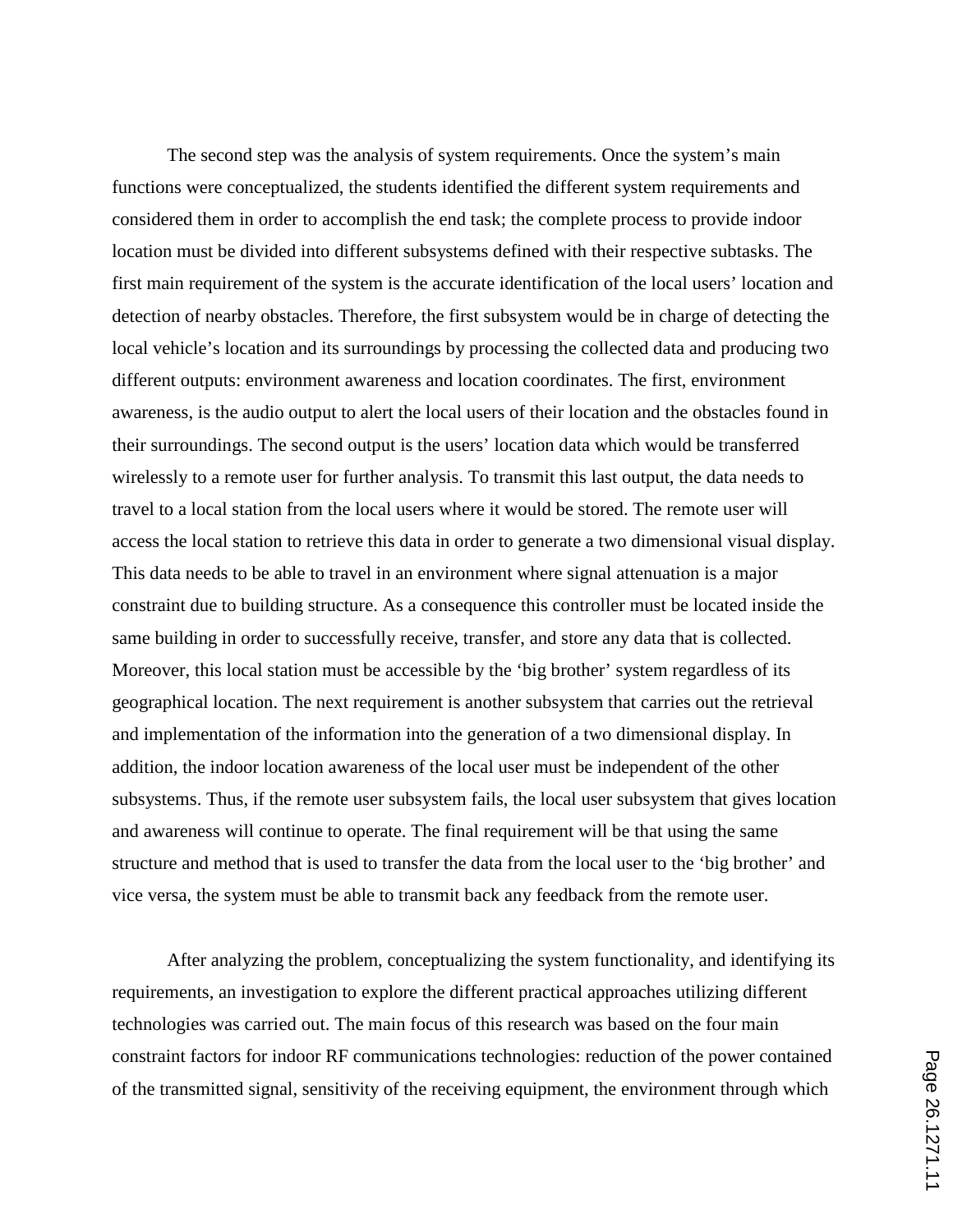the wave travels, and the presence of interference  $[17]$ . These constraints are well explained in regards to the relationship between power and distance. RF communications system structure is comprised of a transmitter and receiver. As the signal propagates away from the transmitter's antenna, the signal strength deteriorates, due to its power being affected by the different obstacles found in its traveling environment. In addition to the attenuation due to material properties, the transmitting signal has to face interference with the reflected waves.

Among the solutions found, there are two methods that have been identified as most promising for solving the issue of indoor location: the network based system and the proximity system <sup>[14][15]</sup>. The network based system uses the structure of its network and the strength of the signals to locate an agent. The distance is calculated by subtracting the known distance of the receiver from the actively-changing location of the transmitter, and measuring the time it takes the signal to arrive from the transmitter to the receiver node. The advantage of this method is its use of wireless infrastructures that are found in some buildings such as a Wi-Fi network. However, multiple paths of signal reception and signal obstacles, limit the accuracy of the calculation of the local user location. The second method considered is the use of proximity sensors. In this case the system is based on multiple sensors distributed along the structure of a specific area. The location of the local user is detected when the user moves within the range of the sensor area. This method is considered to be the most accurate since the location of the local user is the same as the known location of the sensor.

Figure 2 summarizes the two methods for indoor location and their respective technologies. In the case of the network based system, Zigbee is used to generate a communication network structure in which the signal strength of its nodes are used to calculate the local's user location. Its operational method is based on a topology structure comprised of three components: controller, router, and end devices. The controller stablishes the network to which the router and the end devices connect to communicate and transfer data, while the router replicates this network channel to give a larger coverage area as well as serving as a bridge for the communication between the end devices and the controller. Lastly, end devices are in charge of collecting and transmitting the data to the controller. In indoor location, the end devices transmit their signal strength information (RSSI) to the controller, which is then used to calculate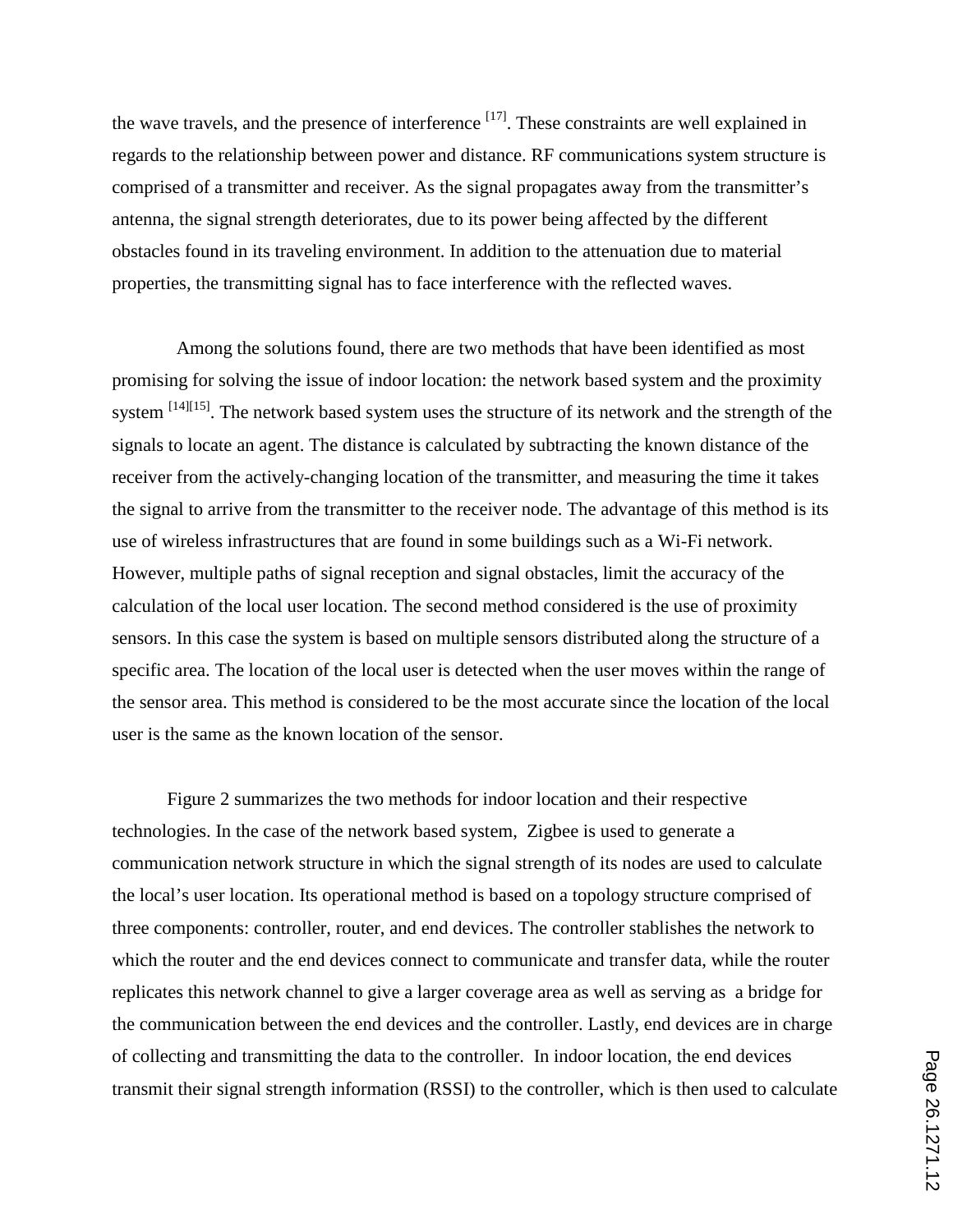the distance of the end device with respect to the controller. The effectiveness and accuracy of Zigbee for indoor location was calculated to be less than  $3m^{[14]}$ .

In the method of sensor based systems, Bluetooth Low Energy (BLE) along with Radio Frequency Identification (RFID) are among the technologies that can be utilized for this method to approach the problem of indoor location. The operational principle of BLE is based on the topology of its communication network in which there are two roles that a device can play, that of master or slave. The slave announces its location to the master which is then used by the master to calculate and identify its own location. The trade off in the use of this technology lies in the limited connection between slave and master, since the slave can only connect to one master device, therefore limiting the number of local users to one<sup>[18]</sup>.



**Figure 2:** Methods and technologies for indoor location.

Finally, RFID communication which operates in frequencies of 125KHz, 13.56MHz, 915MHz, 2.4GHz, and 5.8GHZ, has the capacity to overcome indoor RF indoor communication constraints as well as maintain an unlimited connection between its components. RFID communication systems have two main components: a RFID tag comprised of an antenna attached to an embedded memory chip that hosts a unique identifying code, and a RFID transponder that reads and writes data on to the tag. The operation principle of this system is simple: the RFID reader transmits a magnetic wave that activates the embedded memory chip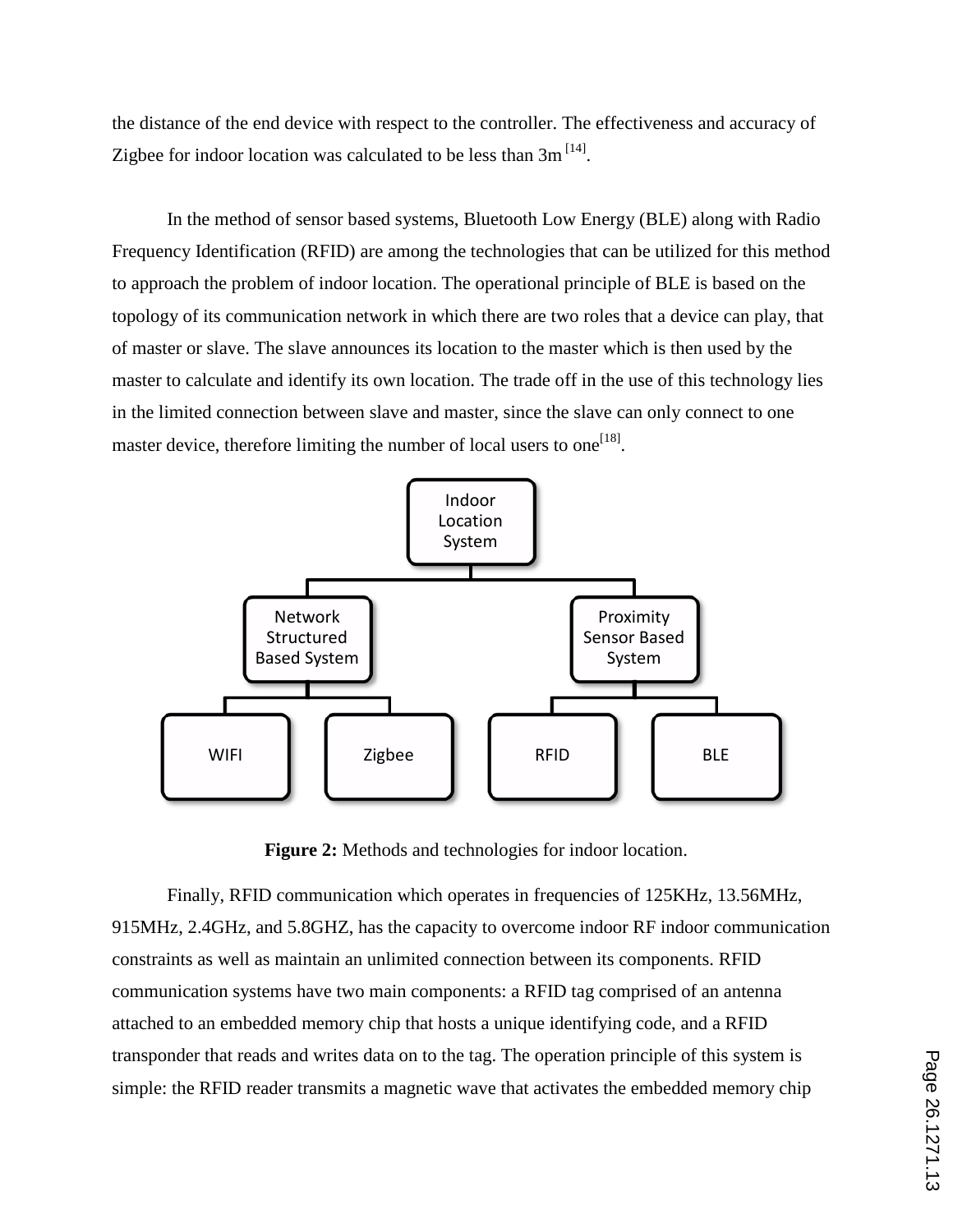when it is within range of the RF-tag. Once the RF-Tag's memory chip is activated, it sends back a magnetic wave that contains its unique identifying code, and then the reader decodes the data which is then transmitted to a processing unit. The RFID 125 K-Hz frequency is the ideal technology to be used in places where attenuation and reflection are a major constraint. At this low frequency level the attenuation is very little, which gives the magnetic waves the capability to penetrate through a large variety of materials, including metal  $[17]$ .

## **RF project structure**

Having RFID as the main technology used to identify the location of the local user, the SoS designed to give indoor location and awareness is described in figure 3.



**Figure 3**: Design structure for indoor location SoS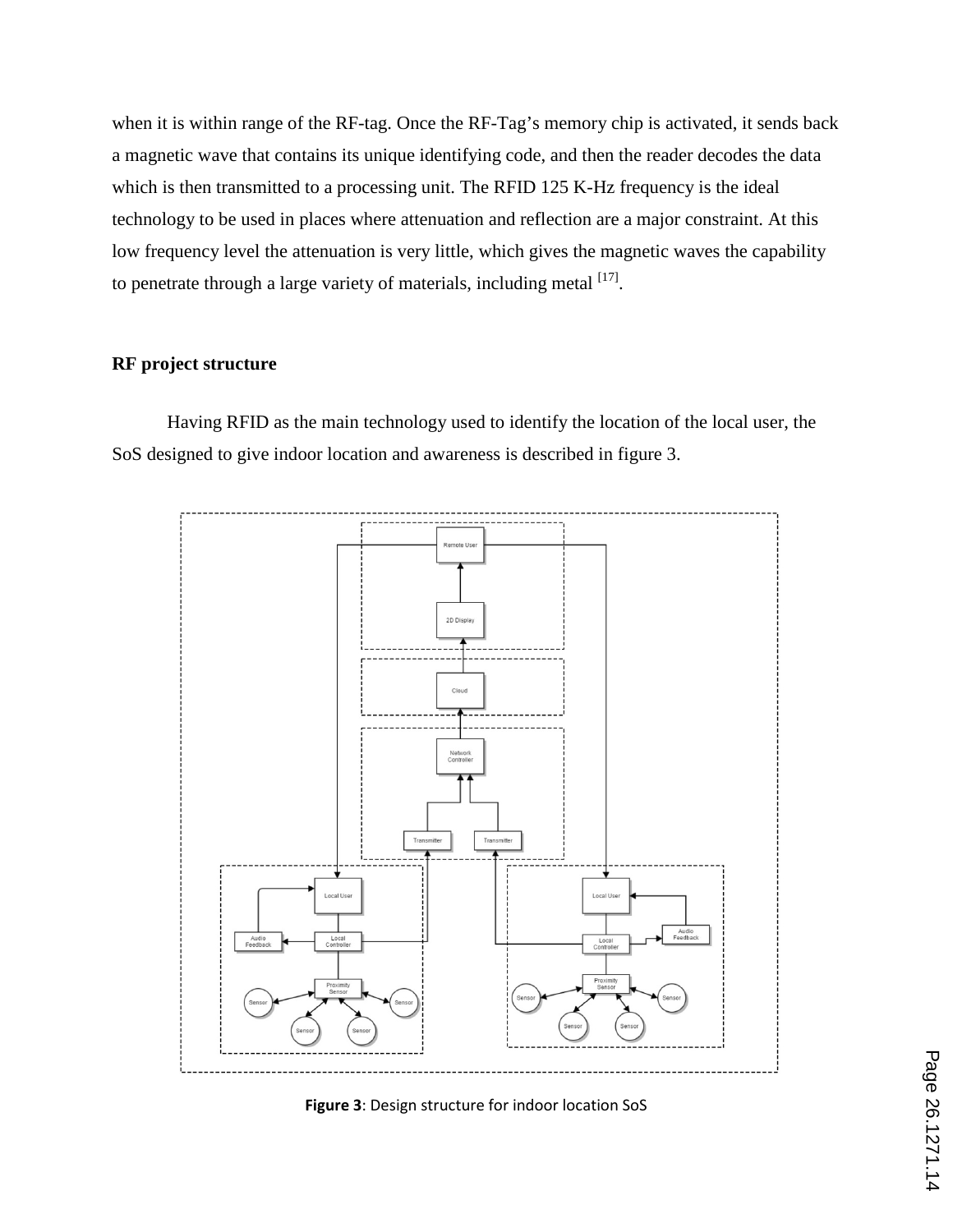As it can be seen here, there are four subsystems:

- Local user location identifier system
- Network controller system
- Server/cloud system
- Remote user display system

The first subsystem, the local user's location identifier, is in charge of determining and transmitting the local user location, in addition to alerting the local user of obstacles found in its immediate environment. This subsystem, which operates with RF principles, is comprised of six different interconnected components: Passive RFID tags, RFID reader, central microcontroller, Xbee, Bluetooth microcontroller, and a cellphone app. The operating sequence of this subsystem is fully scalable. As the local user navigates, the RFID reader senses the strategically placed RFID tags which are located on the floor and on obstacles. When the reader approximates to passive labels, its 125KHz emitting electromagnetic waves energizes the tag activating its internal chip. Once the chip becomes active, it becomes a transmitter that sends its corresponding unique identifier code to the RFID reader. The code is then decoded by the RFID reader and is transmitted to the central microcontroller where it is matched with two specific types of data: environment awareness and location coordinates. The first data, environment awareness, contains a specific predetermined sentence corresponding to the detected tag, which is then transmitted through the Bluetooth shield to the cellphone app. In the phone, the app receives this data and converts it into a vocalized announcement to aware the local user of its location or obstacles found in its immediate environment. The second type of data, location coordinates, contains the longitude and latitude coordinates coded into a global data package that can be read by the second subsystem, the network controller. The interconnection between the first and second subsystem is achieved by the functioning of ZigBees.

The structure of the second subsystem is a centralized wireless adhoc network comprised of a main controller and several end devices. The main controller, through which all the data must travel, is also connected to a Wi-Fi shield that serves as a bridge for the interconnection and intercommunication between both the network controller and the cloud. The main function of the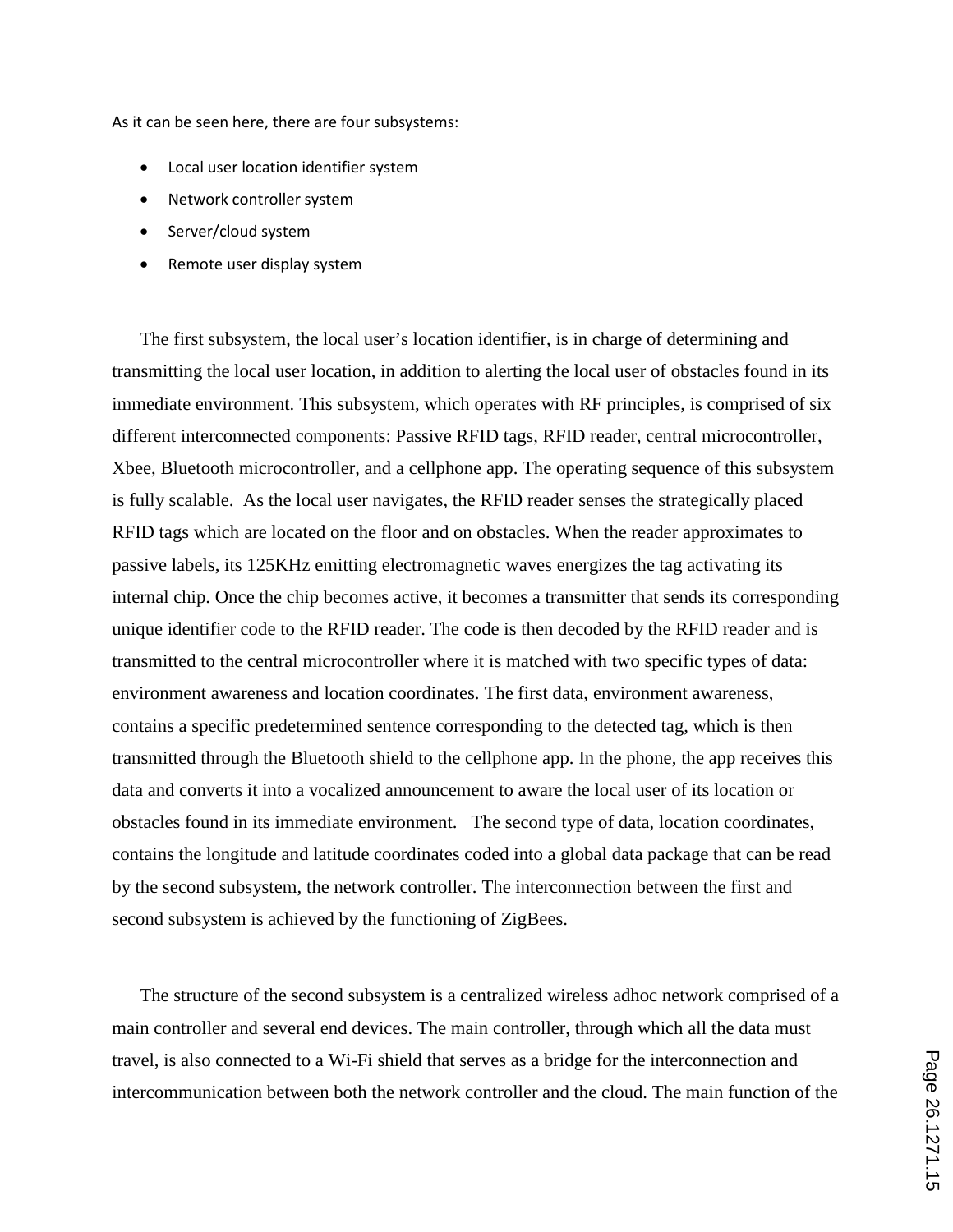second subsystem is to give mobility to the local users and serve as the medium for transferring the data acquired by the first subsystem. The end devices of the network are composed of the transponders that every local user has in its structure in order to send and receive data wirelessly. These ZigBees are set to communicate through a specific channel, to transmit its node destination address, and to authenticate its identity by exchanging the specific personal area network ID (PANID), in order to assure the correct operation of subsystem two, and the integrity of the whole system. After the data is collected by the first subsystem and transferred wirelessly by the second subsystem, the main network controller processes it and translates it to a global package sent through Wi-Fi network to the third subsystem: the cloud.

The cloud's task is to archive, process, and classify the data. The structure of this subsystem consists of a server which hosts a database containing with the location of each of the different local users. The server uses an algorithm that classifies the received data from the second subsystem, and reproduces a report of the location of each and every local user. This report is then accessed by the fourth subsystem to generate the two dimensional display.

The fourth and last subsystem is structured by a Lab View algorithm. This algorithm accesses the database in the third subsystem and retrieves the last known location of every single local user to then overlap it with a floor plan of the building or area which the local users are navigating. Once the 'big brother' is aware of the location of every single local user, 'it' can send a message to the local users using the same structure that it used to transmit the local user location. In this case the 'big brother' types the message which is sent from LabView to the server. In the server it is archived in another database which is then accessed by the main controller of the wireless adhoc network. This message must contain the local users' id and the message. In the wireless adhoc network the main controller identifies the correct corresponding local user to which it sends the message. In the local user subsystem, the data is received by the local controller, and then sent to the phone app to be finally sent to the user through a vocal announcement.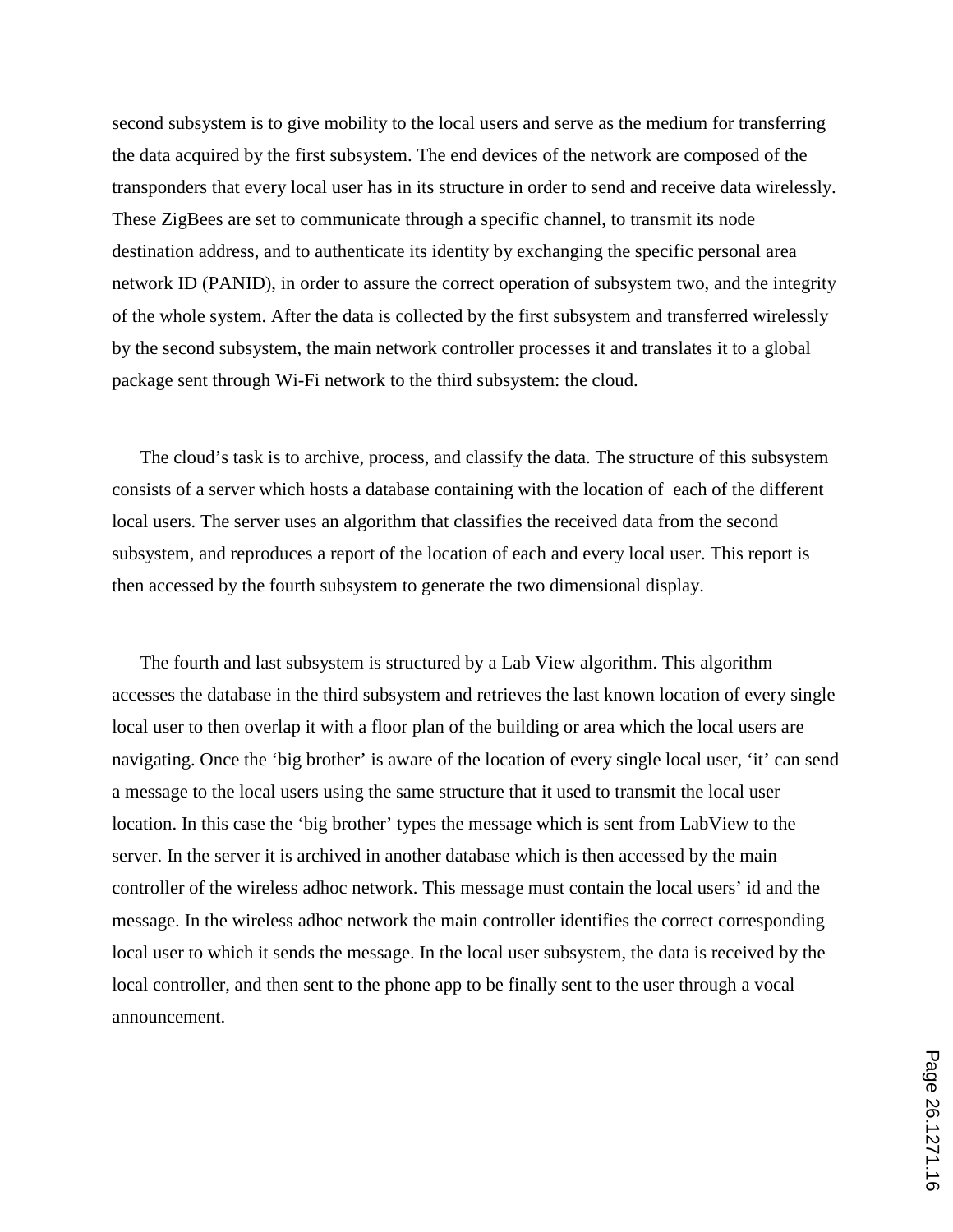## **SoS Experiment Results**

In our experiment to test the operability and the effectiveness of this system's design, we deployed two local users on the same floor inside a building on school campus. The local users were represented by RC cars that navigated through a floor containing a vast combination of rooms and obstacles, such as tables and sofas. Every RC car was equipped with all of the components of subsystem one seen in figure 4. The RFID tags were located on the floor in front of each room opening and adjacent to all obstacles. The central controller was placed into another room with its location in respect to the other rooms was designated the center of the building's floor. The server was placed inside a random room on the same floor, while the remote user was located in a different building. The two main focuses of the systems' tests were to check the accuracy of the system's ability to identify the vehicles location correctly as well as determine the independence ability of subsystem one to operate in case of failure of the subsequent subsystems.



**Figure 4:** Indoor Location SoS structure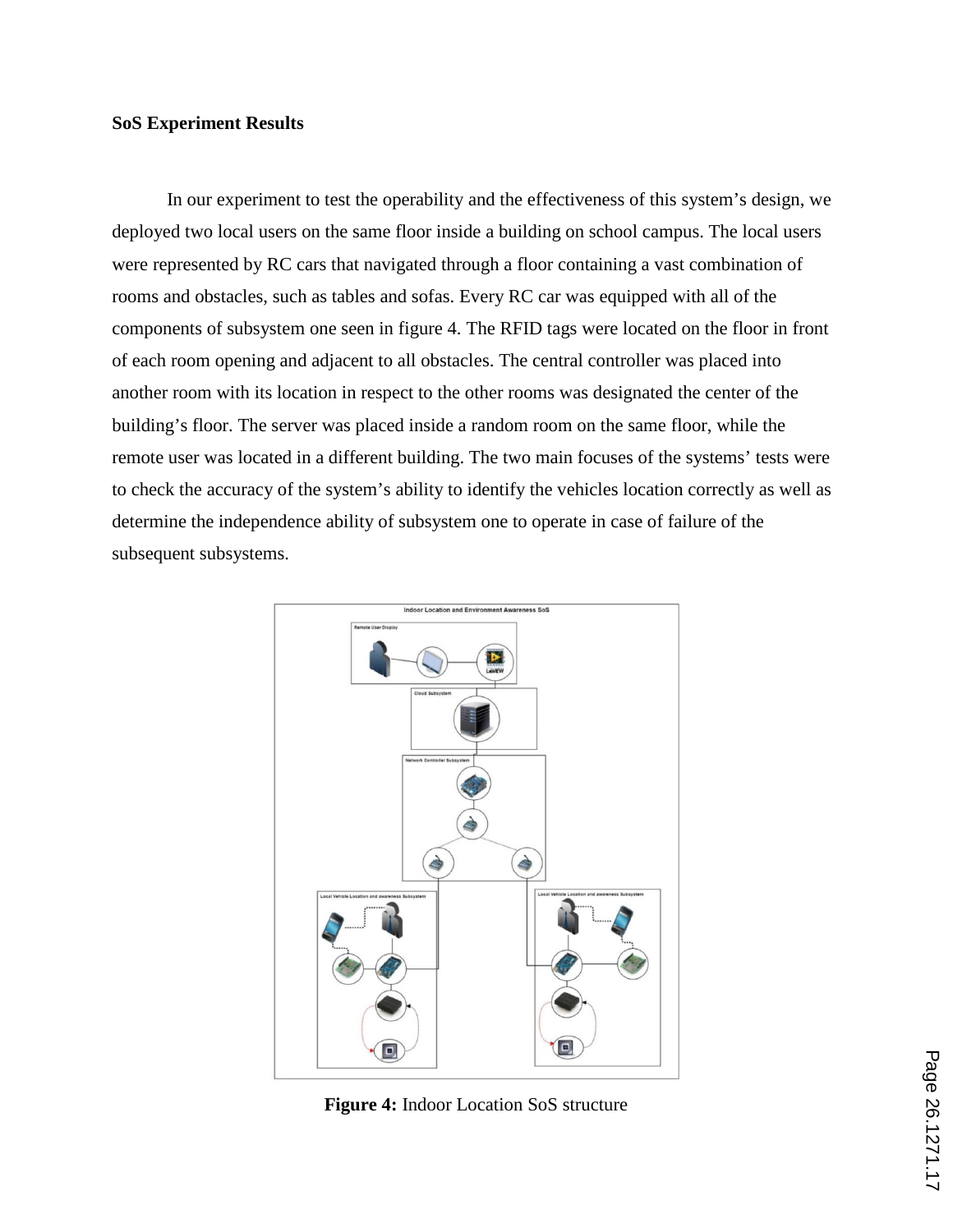The response of the whole system showed that the accuracy to identify the vehicles' location was 100% but with a time delay of 15 seconds. This delay was measured from the instant that subsystem one read the RFID tag to the instant that the vehicles' location were displayed by subsystem four. It was observed that large part of this delay occurred in the interaction between subsystem three, and four, since the time response of subsystem one to alert the user of its location and the presence of nearby obstacles was less than a second, and the time response of subsystem two to deliver the location data to subsystem three was maximum 3 seconds. In addition, it was also observed that the detection range for the RFID reader and the tag was limited to 10cm due to the reader's low frequency operation. Finally, we manually deactivated subsystem two (the network controller) for intervals of 3 to 4 minutes to simulate a failure in the system. This last experiment showed subsystem one's function of environment awareness was not affected by the inoperability of the rest of the SoS,

### **Reflection on the Process**

Beyond the positive results of the system design implementation, this hands-on project has had an invaluable impact on the students' learning experience by enhancing their cognitive and technical skills. There are some important observations that should be highlighted about their experience:

- The project enhanced the students' ability to observe, analyze and synthetize a multi-level system.
- Throughout the different stages of this project, students were challenged to utilize their existing knowledge acquired during their four year educational engineering studies, as well as to seek new concepts and methodologies related to hierarchical SoS design.
- The project provided hands-on experience in the integration of software and hardware at different system levels. Students were required to apply concepts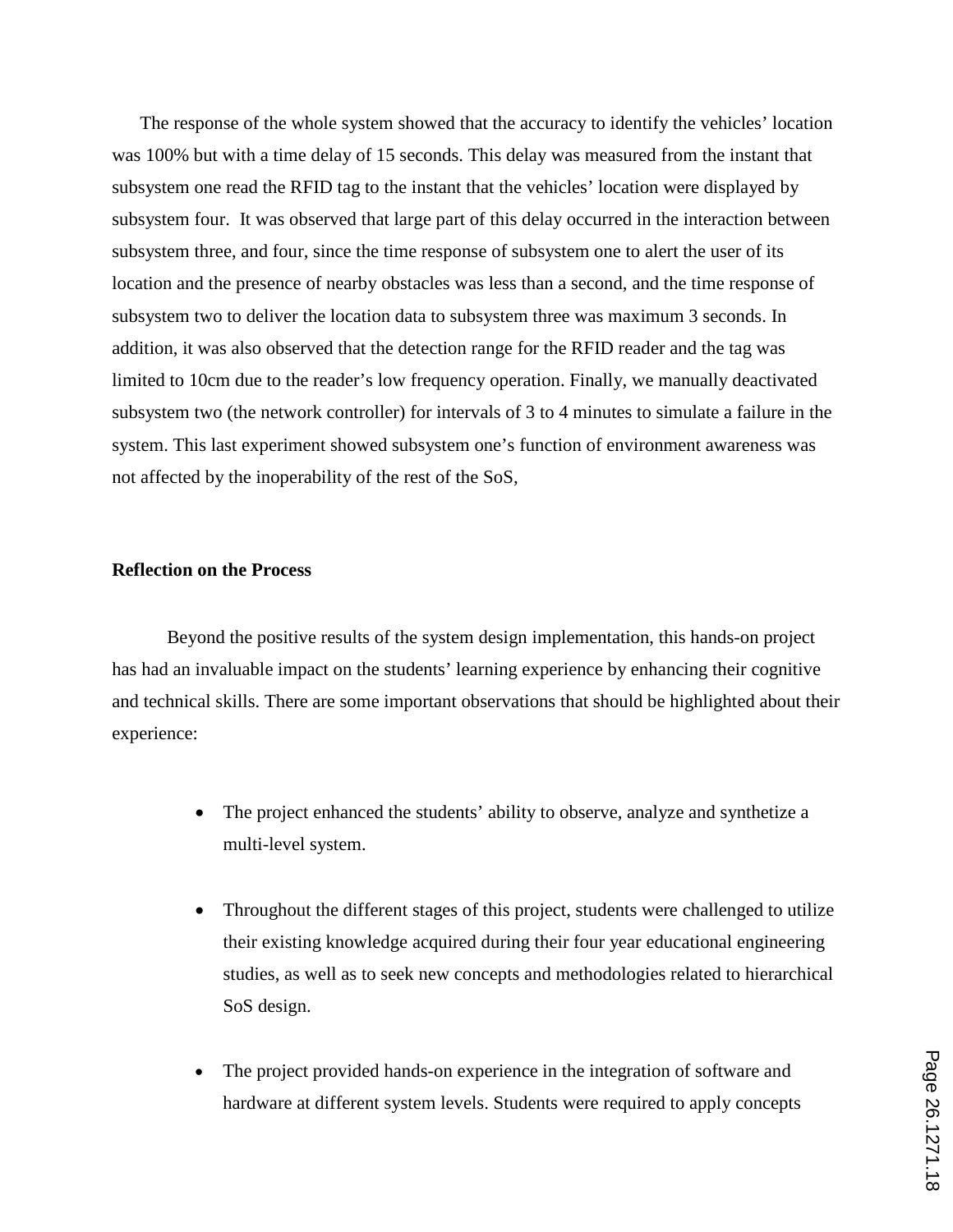learned in RF, Microcontroller programing, and software implementation classes, while simultaneously exploring new knowledge given in embedded systems, RFID, Wi-Fi, and ZigBee communication protocols and principles, as well as PHP and MySQL language programing and LabVIEW. As a result, students not only were able to learn and understand system engineering thinking, but also they obtained more tools to solve complex problems.

## **Conclusion**

System thinking plays an important role in the development of complex systems. By the introduction of SoS' concepts and principles, students can learn the design process with an emphasis in multi-level system thinking that will help them to generate systems that are interconnected as one can evolve to generate a process that can give a solution to natural or people-made problems. In this current project, there is still space for further development in regards to the testing and optimization of the overall system design due to the limitation of a roughly 10 cm range in the detecting of the RFID tags due to the low frequency of operation of the RFID reader.

# **Bibliography**

- 1. Kossiakoff, A. (2011). *Systems engineering principles and practice* (2nd ed.). Hoboken, N.J.: Wiley-Interscience.
- 2. Jamshidi, M. (2009). *Systems of systems engineering: Innovations for the 21st century*. Hoboken, NJ: Wiley.
- 3. Keating, C., Keating, C., Rogers, R., Rogers, R., Unal, R., Unal, R., . . . Rabadi, G. (2008). System of systems engineering. IEEE Engineering Management Review, 36; 33(4), 62-62. doi:10.1109/EMR.2008.4778760.